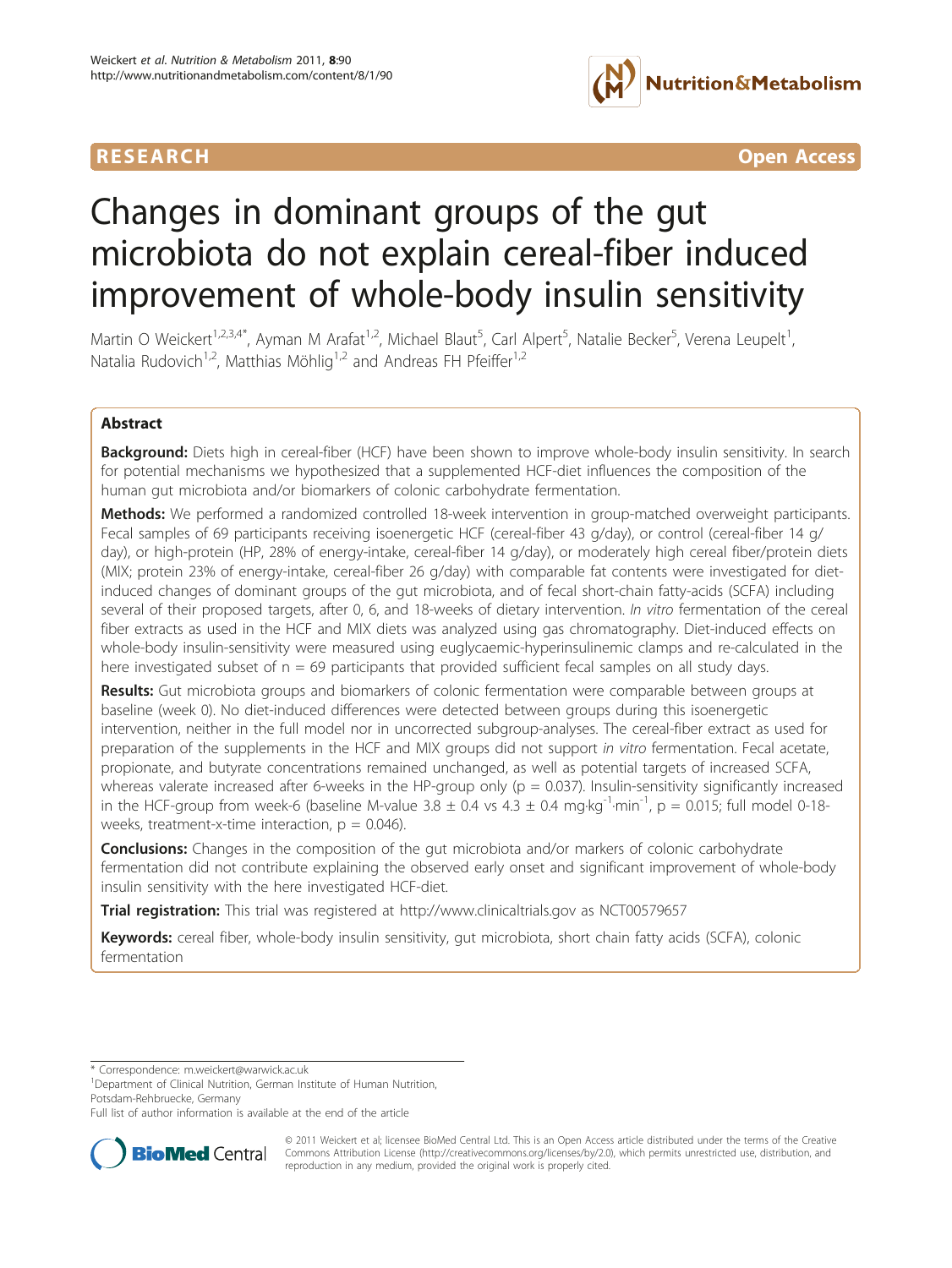# Background

It is generally assumed that the beneficial effects of insoluble cereal fiber arise from chronic intake and its subsequent fermentation in the colon [[1-4\]](#page-8-0). In prospective cohort studies cereal fiber intake is associated with improved insulin sensitivity [\[5,6](#page-8-0)] and reduced risk for developing Type 2 Diabetes, after correction for confounders [\[7,8](#page-8-0)]. In randomized controlled interventions several [[9-12](#page-8-0)], but not all [[13\]](#page-8-0) previous studies show improved whole-body insulin sensitivity with HCF diets, with the effects likely being dose dependent [\[12\]](#page-8-0). However, most cereal fibers are fermented only moderately [[14](#page-8-0)]. Since reduced risk of diabetes is most consistently observed with a high intake of cereal fibers, as opposed to more readily fermentable sources of fiber such as fruit and vegetables [\[7,8\]](#page-8-0), it is not clear whether changes in the gut microbiota and/or colonic fermentation are indeed key factors involved in conveying improved insulin sensitivity with a HCF intake.

In rodent models highly fermentable fibers such as oligofructose and resistant starch have been shown to lead to short chain fatty acid (SCFA)-induced up-regulation of pro-glucagon mRNA, resulting in increased glucagon like peptide-1 (GLP-1) and other factors that are assumed to have beneficial metabolic effects [\[15,16\]](#page-8-0). However, results in human studies are controversial [\[17-20\]](#page-8-0): as an example, exposure to highly fermentable resistant starch did not result in any detectable changes in circulating GLP-1 concentrations, despite significant improvement of insulin sensitivity [[17,20\]](#page-8-0). Furthermore, it has been shown recently that measurable changes of circulating GLP-1 concentrations due to a high intake of cereal fiber may need as long as 9 months of continued ingestion in humans [\[1\]](#page-8-0).

No previous studies in humans are available that performed parallel investigation of diet induced changes in dominant groups of the human gut microbiota, markers of colonic carbohydrate fermentation, and state of the art measurement of insulin sensitivity. We have recently shown that the here used isoenergetic HCF diet significantly improves whole-body insulin sensitivity by 16% from 6-weeks of dietary intervention [\[12\]](#page-8-0). We here investigated whether improved insulin sensitivity in response to the HCF diet is associated with changes in markers of colonic carbohydrate fermentation and/or in the composition of dominant groups of the human gut microbiota, concepts that could further contribute explaining the consistently observed beneficial metabolic effects of a HCF intake [\[7,8,14](#page-8-0)].

# Methods

# Study design

This study had been approved by the Ethics Committee of the University of Potsdam (BMBF FKZ 0313826). All participants had given their written informed consent. Primary outcome measures were diet-induced changes in whole-body and hepatic insulin sensitivity. Factors that might contribute to explain altered insulin sensitivity were secondary outcomes that included the measurement of markers of colonic carbohydrate fermentation and dominant groups of the human gut microbiota (Clinicaltrials.gov NCT00579657).

Effects of the diets on the primary outcomes and details of the dietary intervention have been published [[12](#page-8-0)]. In brief, 111 overweight adults with features of the metabolic syndrome were randomly assigned to one of four twophased, 18-weeks isoenergetic diets, by group-matching; the percentages of energy derived from protein and carbohydrates, and intake of cereal fiber per day were 17%/52%/ 14 g (control); 17%/52%/43g (HCF); 28%/43%/13g (HP); and 23%/44%/26g (MIX) after 6-weeks, and 17%/51%/15g (control); 17%/51%/41g (HCF); 26%/45%/14g (HP); and 22%/46%/26g (MIX) after 18-weeks, according to 3-day food protocols. Fat-intake was aimed to be 30% of energy in all groups. Adherence was supported by intense dietary advice and the provision of tailored dietary supplements twice daily in all groups.

Out of the  $n = 111$  participants that were randomised to their respective diets,  $n = 84$  participants fulfilled the all inclusion criteria after 18-weeks of dietary intervention (i. e. no relevant changes in body weight during this isoenergetic intervention, no intake of drugs known to influence insulin sensitivity, such as cortisone and antibiotics, and no major problems with dietary adherance), as detailed elsewhere [\[12\]](#page-8-0). Analyses in the present study were focused on potential changes of markers of colonic carbohydrate fermentation and dominant groups of the human gut microbiota in the HCF group, which could contribute explaining the observed HCF diet-induced improvement of insulin sensitivity [[12\]](#page-8-0). Sufficient fecal samples (correctly sampled fecal material on all 3 study days) were available in  $n = 69$  of these participants. All analyses were performed in this subset, after 0, 6 and 18 weeks of dietary intervention.

#### Subjects

Details have been published [\[12](#page-8-0)]. In brief: for eligibility participants had to be 24 - 70 years of age and to be overweight (body-mass-index (BMI) > 25 kg/m<sup>2</sup> (n = 45) or obese (BMI > 30 kg/m<sup>2</sup>, n = 66), with a waist circumference > 80 cm in females and > 94 cm in males, and show at least one more feature of the metabolic syndrome according to IDF criteria [[21\]](#page-8-0). Characteristic of glucose metabolism (normal fasting glucose, impaired fasting glucose and/or impaired glucose tolerance, according to oral glucose tolerance tests) were comparable between groups. Major exclusion criteria were pregnancy, diabetes, diseases of heart, liver, or kidneys, allergies including food allergies, and metal implants. Further exclusion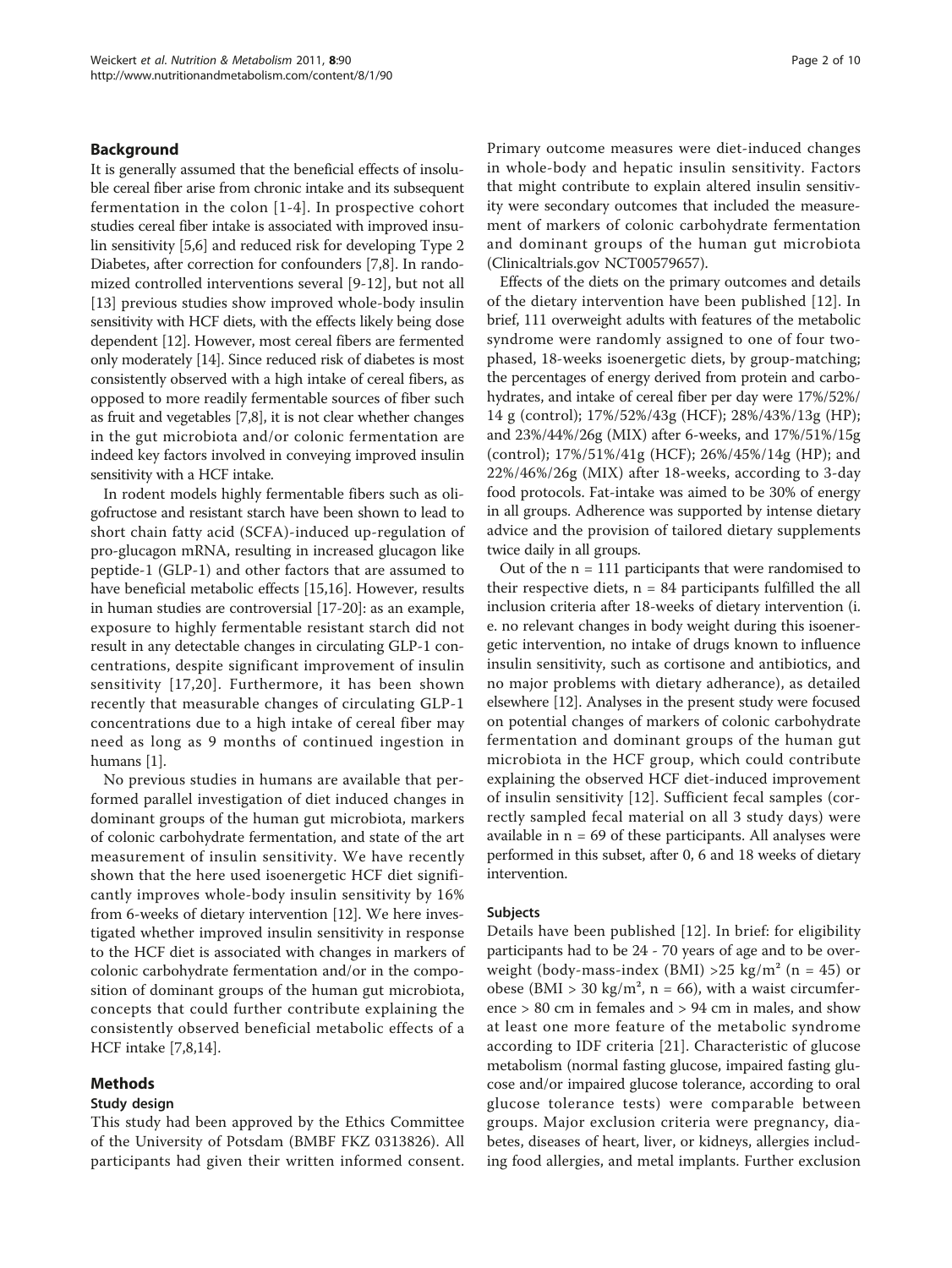criteria were relevant changes in body weight and/or physical activity during the study, the intake of drugs known to affect insulin sensitivity which included the intake of antibiotics, and relevant problems with dietary adherence [[12\]](#page-8-0).

# Measurement of changes in dominant groups of the gut microbiota

Fecal collection, fluorescence in situ hybridization (FISH) and bacterial enumeration by flow cytometry were performed essentially as described [[22\]](#page-8-0). In brief, freshly voided fecal samples were transported in air-tight plastic boxes under anaerobic conditions (AnaeroGen, Oxoid) and stored at 4°C. They were processed within 3 hours after defecation by paraformaldehyde fixation as described previously [\[22](#page-8-0)]. After fixation bacterial cells were washed once with PBS, then resuspended in PBS and one volume of ethanol was added. Samples were stored at -80°C until analysis. For in situ hybridization, fixed bacterial cells were washed once in 10× PBS and once in Tris-EDTA buffer (100 mM Tris-HCl [pH 8.0], 50 mM EDTA). The following lysozyme treatment for permeabilization and the hybridization with the respective group-specific (Cy5 labelled) and all bacteria detecting EUB 338 (FITC labelled) probes (additional file [1,](#page-7-0) Table S1) and stringency washing procedures were described by Mueller et al [\[22](#page-8-0)]. Flow cytometry data acquisition was performed with a FACS Calibur flow cytometer (Becton Dickinson) as described previously [\[23](#page-8-0)] using the settings of Mueller et al [\[22\]](#page-8-0).

Cells belonging to a bacterial group or species were enumerated with a group or species-specific probe as the relative proportion of the cells detected with the EUB 338 probe, which detects all bacteria. This proportion was corrected by subtracting the background fluorescence obtained with the negative control probe NONEUB 338.

Changes in gut microbiota were measured at 0, 6, and 18 weeks, for the following groups with the respective oligonucleotide probe given in brackets: Clostridium coccoides - Eubacterium rectale cluster (Erec482), Roseburia genus (Rrec584), Bacteroides-Prevotella (Bac303), Clostridium leptum cluster (Clep866), Atopobium cluster (Ato291), Bifidobacterium group (Bif164), and clostridial cluster IX (Prop853). Lactobacillus-Streptococcus group (Lab158) and Enterobacteria (Enter1432) were under the detection limit. Total bacteria were detected with the EUB338 probe. Details about the here used probes and primer sequences are given in the additional file [1](#page-7-0), Table S1. The selected oligonucleotide probes target major bacterial population groups. Roseburia, E. rectale and Faecalibacterium groups are major butyrate producers, while E. rectale, Roseburia, Bacteroides-Prevotella and Bifidobacterium respond to the supply of peptides [[24](#page-8-0)-[26\]](#page-8-0). Intestinal Roseburia decreases significantly in human subjects on a low carbohydrate diet [\[27\]](#page-8-0).

# Measurement of in vitro fermentation of the cereal fiber extract as used in the HCF and MIX diets

Fecal samples were collected from a healthy volunteer (age 25) who had no previous history of gastrointestinal disorders and had not undergone antibiotic therapy within the last six months. A fresh fecal sample was diluted ten-fold (w/v) in pre-reduced phosphate-buffered saline (PBS) (contents per liter: 8.5 g of NaCl, 0.3 g of  $KH_2PO_4$ , 0.6 g of Na<sub>2</sub>HPO<sub>4</sub>, 0.1 g of peptone, 0.25 g of cysteine) and centrifuged  $(1 \text{ min}, 300 \times g)$  to remove non-bacterial particles. Before inoculation, the fecal bacteria were washed three times with pre-reduced PBS  $(5 \text{ min}, 8000 \times g)$ . Ten-fold diluted bacterial suspension was transferred to the fermentation vessels (0.2% inoculum). Fermentations were carried out in 250 ml glass vessels containing 125 ml bicarbonate buffered medium (BIC) [contents per liter: 0.35 g of  $K_2HPO_4$ , 0.23 g of  $KH_2PO_4$ , 0.5 g of NH<sub>4</sub>Cl, 2.25 g of NaCl, 0.5 g of MgSO<sub>4</sub>\*7H<sub>2</sub>0, 0.07 g of CaCl<sub>2</sub>\*2 H<sub>2</sub>O, 0.005 g of  $FeSO_4^*7H_2O$ , 0.00015 g of NaSeO<sub>3</sub>, 3.5 mg of tryptically digested peptone from casein, 3.5 mg of yeast extract,  $0.5$  g of cysteine\*HCl,  $4.0$  g of NaHCO<sub>3</sub> and 3 ml of trace element solution SL10 [[28](#page-8-0)]. Medium (125 ml) was added to 0.25 g of glucose or the cereal fiber extract (HF101). The pH was adjusted to 7.5, the medium was gassed with  $N_2/CO_2$  (80:20 v/v) and autoclaved at 121°C for 15 min. Following autoclaving five-fold concentrated vitamin solution (4 ml/100 ml) was added [[29\]](#page-8-0). Aliquots were taken after 0, 24 and 46 h of incubation and analyzed. The pH was measured directly in the samples by using a MultiCal pH-meter (WTW, Weilheim, Germany).

Measurements of optical density (OD) and in vitro production of short-chain fatty acids (SCFA) were performed as follows: One ml batch culture was centrifuged (5 min,  $14000 \times g$ ), the pellet was re-suspended in PBS (1 ml) and the resulting OD was determined at 600 nm (DU-640 spectrophotometer, Beckman Instruments Inc., Fullerton, CA). Gas chromatography (GC) of SCFA was performed as described above.

# Measurement of short chain fatty acids (SCFA) in fecal samples

Fresh feces (300 mg) were diluted 5-fold in water and centrifuged at  $15000 \times g$  for 5 min. Isobutyric acid (23.6) μl 12 mM, internal standard), 280 μl 0.36 M HClO<sub>4</sub>, and 270 μl 1 M NaOH were added to 200 μl of the supernatant. The mixture was lyophilized, and the residue was re-dissolved in a mixture of 400 μl acetone and 100 μl 5 M formic acid. After centrifugation at  $14,000 \times g$  for 5 min at room temperature, 1 μl of the supernatant was injected into the gas chromatograph. Authentic standards were incorporated in all runs.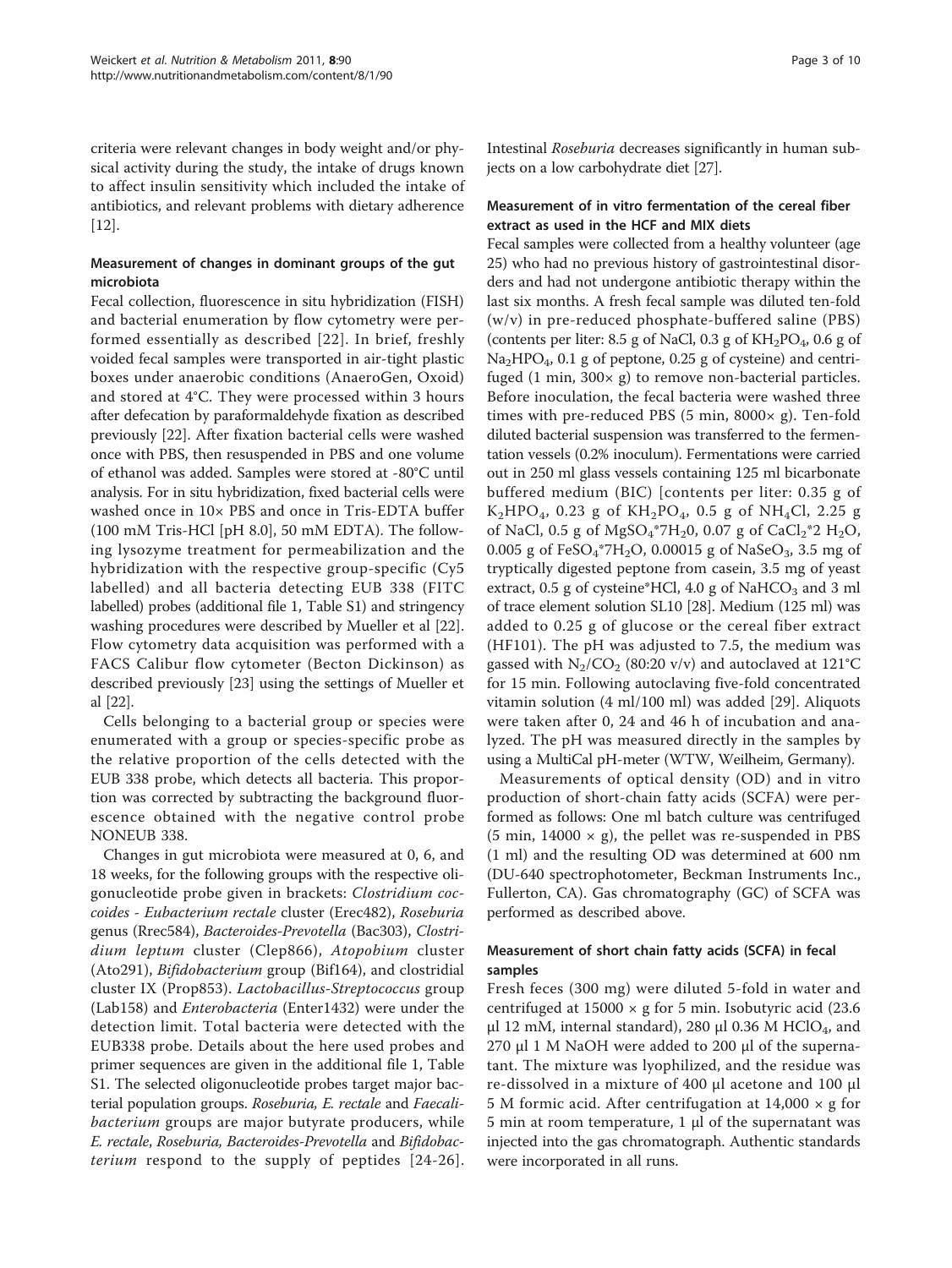Acetate (C2), propionate (C3), butyrate (C4), valerate (C5) and isovalerate (iso-C5) were measured with an HP 5890 series II gas chromatograph (Hewlett-Packard, Waldbronn, Germany) equipped with a HP-20 M (Carbowax 20 M) column (30 m × 0.53 mm; film thickness 0,3 μm) and a flame ionization detector. Helium was used as carrier gas at a flow rate of 1 ml/min. The initial column temperature of 75°C for 1 min was subsequently increased at a rate of 20°C/min to 100°C and then to 150°C at a rate of 5°C/min. The final temperature of 150°C was maintained for 3 min. The temperature of the injector and of the detector was 200°C. The split ratio was 1:10.

# Blood tests

Routine laboratory markers were measured by using standard methods in the research laboratories of the German Institute of Human Nutrition. Glucose concentrations were measured in venous blood (ABX Pentra 400; ABX Diagnostics, Montpellier, France), and additionally, for the clamp studies, in arterialized blood samples. Arterialized plasma glucose concentrations were measured immediately by using the glucose oxidase method (Super-GL glucose analyzer; Dr. Müller, Freital, Germany). Plasma plasminogen activator inhibitor-1 was measured by using an enzyme-linked immunosorbent assay (IBL, Hamburg, Germany; intra-assay CV: 4.7%; inter-assay CV: 5%). Serum interleukin-10 (IL-10) was measured by using a highly sensitive immune assay (Quantikine, Wiesbaden, Germany; intra-assay CV: 6.6%; inter-assay CV: 8.1%). C-reactive protein was measured by using turbidimetric immunoprecipitation on an ABX Pentra 400 (ABX Diagnostics; intra-assay CV: 1.6%; inter-assay CV: 4.3%). Ghrelin was measured using an enzyme immunometric assay (SPIbio, Montigny de Bretonneux, France; intra-assay CV: 7.5%; inter-assay CV: 8.2%).

# Euglycaemic hyperinsulinaemic clamps

Euglycaemic hyperinsulinaemic clamps were performed as detailed previously [[12](#page-8-0)].

# Power calculation

This study was powered to detect diet-induced differences in whole-body insulin sensitivity between the HCF and the HP groups [\[12\]](#page-8-0). Assuming a dropout rate of 30% we required 26 participants for each treatment. However, the sample size of the here investigated subset of participants who provided sufficient fecal samples on all study days was adequate to show significant diet-induced differences between groups on whole-body insulin sensitivity, both in the full model and in Bonferroni corrected sub-analyses. Therefore, it was reasonable to assume that sample size was sufficient for the detection of factors that may contribute explaining the here observed changes of whole-body insulin sensitivity.

# Statistical analyses

Results are presented as mean ± SEM. Analyses of this proof of principle nutritional intervention were performed according to the study protocol (ClinicalTrials. gov number, NCT00579657), in an attempt to exclude confounding factors with known effects on the main outcome measure (insulin sensitivity) that are likely to obscure diet-induced effects. Participants who reported that they were not able or willing to adhere to their respective diets were also excluded. Details of all inclusion and exclusion criteria have been published [\[12\]](#page-8-0).

Eighty-four of the participants (controls,  $n = 22$ , HCF, n  $= 18$ ; HP,  $n = 22$ ; and MIX,  $n = 22$ ) completed the dietary intervention successfully [[12\]](#page-8-0). Of those 69 subjects provided sufficient fecal samples on all study days (controls, n  $= 18$  $= 18$  $= 18$ , HCF, n = 16; HP, n = 19; and MIX, n = 16, Table 1). All here presented analyses were performed in all participants. Diet-induced changes in whole-body insulin sensitivity were re-calculated in this subset and analysed using a mixed-model analysis for repeated measures, including the 4 dietary treatments and 3 time points (weeks 0, 6, and18) into one model. For separate investigation of dietary effects at weeks 0, 6 and 18, respectively, one-factor analysis of variance (ANOVA) with Bonferroni adjustment for post hoc comparisons was performed. Not normally distributed data were analysed using Kruskal-Wallis test with Mann-Whitney U-tests for comparisons in subgroups. In order to detect potentially present smaller differences in markers of colonic fermentation and dominant groups of the gut microbiota between dietary intervention groups, we additionally performed uncorrected subgroup analyses for these parameters even if there was no significant effect in the full model. Longitudinal changes within groups were addressed by two-tailed Students' T-test for paired samples. p < 0.05 was considered significant. Analyses were performed using SPSS version 16 (Chicago, Illinois, USA).

# Results

Dietary effects on dominant groups of the gut microbiota Fecal samples collected after 0, 6 and 18 weeks of dietary intervention were analyzed in duplicate for diet-induced changes of dominant groups of the gut microbiota using FISH coupled with flow cytometry. The distribution of the targeted gut microbial groups was comparable between the participants at baseline (Table [1](#page-4-0)). In the full model there were no significant diet-induced changes in any of the here investigated dominant groups of the human gut microbiome,  $p > 0.23$  for all measured gut microbiota groups after 6 weeks, and p > 0.58 for all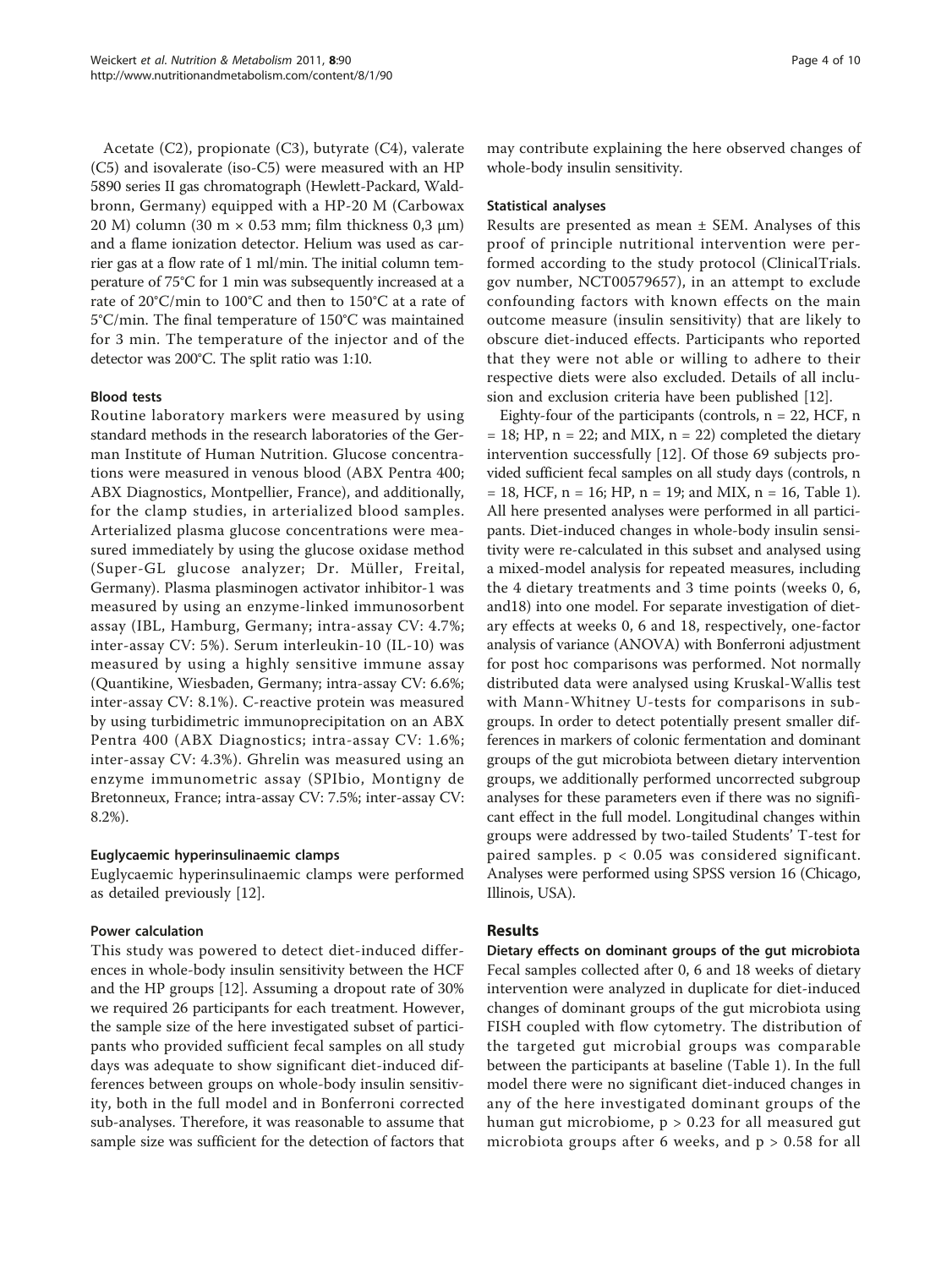<span id="page-4-0"></span>

|  |  |  | Table 1 Baseline characteristics of the participants |  |  |  |
|--|--|--|------------------------------------------------------|--|--|--|
|--|--|--|------------------------------------------------------|--|--|--|

| Characteristics of participants                    | Control         | <b>HCF</b>      | HP              | <b>MIX</b>      | p value <sup>1</sup> |
|----------------------------------------------------|-----------------|-----------------|-----------------|-----------------|----------------------|
| Gender (males/females)                             | 8/10            | 5/11            | 7/12            | 6/10            | 0.93                 |
| Age - yr                                           | $55.3 \pm 1.9$  | $54.2 \pm 3.2$  | $57.4 \pm 1.8$  | $55.3 \pm 1.9$  | 0.76                 |
| Waist circumference - cm                           | $101.6 \pm 2.1$ | $101.4 \pm 1.9$ | $101.4 \pm 2.6$ | $100.6 \pm 3.3$ | 0.99                 |
| BMI ( $kg/m2$ )                                    | $31.0 \pm 0.8$  | $31.9 \pm 0.8$  | $31.4 \pm 0.9$  | $31.4 \pm 1.0$  | 0.92                 |
| M-value $(mq \cdot kq^{-1} \cdot \text{min}^{-1})$ | $4.4 \pm 0.5$   | $3.8 \pm 0.4$   | $4.0 \pm 0.4$   | $4.4 \pm 0.4$   | 0.67                 |
| Fecal SCFA (mM)                                    |                 |                 |                 |                 |                      |
| Acetate $(C2)$                                     | $40.2 \pm 3.1$  | $38.8 \pm 4.5$  | $39.3 \pm 4.4$  | $39.8 \pm 3.9$  | 0.88                 |
| Propionate (C3)                                    | $12.4 \pm 1.1$  | $13.3 \pm 1.4$  | $13.0 \pm 1.3$  | $15.1 \pm 1.5$  | 0.64                 |
| Butyrate (C4)                                      | $12.3 \pm 1.5$  | $12.8 \pm 2.4$  | $13.6 \pm 1.9$  | $13.1 \pm 1.7$  | 0.98                 |
| Valerate (C5)                                      | $2.3 \pm 0.3$   | $2.0 \pm 0.3$   | $2.2 \pm 0.2$   | $2.2 \pm 0.2$   | 0.66                 |
| Sum SCFA <sup>1</sup><br>Gut microbiota groups (%) | $70.8 \pm 5.3$  | $69.5 \pm 7.8$  | $71.6 \pm 6.7$  | $73.1 \pm 6.5$  | 0.90                 |
| Bac303                                             | $7.1 \pm 1.8$   | $5.4 \pm 1.4$   | $5.5 \pm 1.9$   | $9.4 \pm 3.0$   | 0.72                 |
| Erec482                                            | $26.1 \pm 2.7$  | $24.3 \pm 3.4$  | $23.2 \pm 2.9$  | $23.0 \pm 2.7$  | 0.76                 |
| Rrec584                                            | $10.0 \pm 2.2$  | $10.6 \pm 2.4$  | $8.6 \pm 1.8$   | $6.9 \pm 1.4$   | 0.78                 |
| Clep866                                            | $11.4 \pm 1.2$  | $13.6 \pm 1.7$  | $14.1 \pm 2.0$  | $10.7 \pm 1.7$  | 0.66                 |
| Ato291                                             | $2.4 \pm 0.6$   | $2.8 \pm 1.0$   | $3.5 \pm 0.7$   | $3.8 \pm 0.7$   | 0.25                 |
| <b>Bif164</b>                                      | $4.0 \pm 1.0$   | $2.2 \pm 0.8$   | $2.7 \pm 0.7$   | $2.7 \pm 1.0$   | 0.46                 |
| Prop853                                            | $4.9 \pm 1.2$   | $7.9 \pm 1.3$   | $9.5 \pm 1.8$   | $6.7 \pm 1.6$   | 0.13                 |
| Fecal dry mass (%)                                 | $26.0 \pm 1.8$  | $28.2 \pm 2.7$  | $26.3 \pm 1.8$  | $26.4 \pm 1.8$  | 0.98                 |

All values are mean ± SEM. HCF, diet high in cereal fiber; HP, diet high in protein; MIX, diet moderately high in both cereal and protein. M value, insulin mediated glucose uptake as a measurement for whole body insulin sensitivity. SCFA, fecal short chain fatty acids.

Bac303, Bacteroides-Prevotella; Erec482, Clostridium coccoides - Eubacterium rectale cluster; Rrec584, Roseburia genus, Clep866, Clostridium leptum cluster; Ato291,

Atopobium cluster; Bif164, Bifidobacterium group; Prop853, clostridial cluster IX. Total bacteria were detected with the EUB338 probe.  $1$  P values refer to the respective treatment  $\times$  time interaction in the full model

<sup>2</sup>Sum SCFA includes the measurement of fecal iso-acids

groups after 18 weeks (Table 2). There were also no dietinduced significant differences between groups after normalisation for the baseline ( $p > 0.17$  for all measured gut microbiota groups after 6 weeks; and  $p > 0.18$  for all groups after 18 weeks).

Although no significant effects of the four diets were detected in the full model, we additionally performed subgroup analyses in order to detect potentially present smaller differences between dietary groups. Again, no significant differences were detected between groups both after 6 and 18 weeks. Roseburia tended to be increased in

the HCF as compared to the HP group after 6 weeks of dietary intervention  $(12.6 \pm 2.5 \text{ vs } 6.5 \pm 1.3\% , p = 0.068)$ , but not after 18 weeks ( $p = 0.37$ ). No further trends were observed between dietary groups (p > 0.19 for all other measured gut microbiota groups). Re-analysing all the microbiota data after normalizing for baseline value levels (week 0) again did not show any significant diet-induced effects.

When investigating longitudinal diet-induced changes within groups, the following changes were detected: controls, no significant changes ( $p > 0.21$  for all gut

|  |  |  |  | Table 2 Dominant groups of the gut microbiota, according to diet, after 6 and 18 weeks |
|--|--|--|--|----------------------------------------------------------------------------------------|
|--|--|--|--|----------------------------------------------------------------------------------------|

|             | 6 weeks        |                |                |               | 18 weeks |               |                |                |               |         |
|-------------|----------------|----------------|----------------|---------------|----------|---------------|----------------|----------------|---------------|---------|
|             | control        | <b>HCF</b>     | <b>HP</b>      | <b>MIX</b>    | p value  | control       | <b>HCF</b>     | HP             | <b>MIX</b>    | p value |
| Bac303 (%)  | $9.9 \pm 3.2$  | $6.4 \pm 1.7$  | $5.4 \pm 1.7$  | $7.2 \pm 1.5$ | 0.65     | $7.1 + 1.6$   | $8.0 \pm 2.0$  | $7.9 + 1.9$    | $7.4 \pm 2.4$ | 0.88    |
| Erec482 (%) | $24.2 \pm 3.2$ | $27.9 \pm 3.9$ | $21.4 \pm 3.1$ | $25.2 + 2.6$  | 0.53     | $23.2 + 2.5$  | $24.2 \pm 3.2$ | $22.7 \pm 1.6$ | $23.5 + 3.1$  | 0.99    |
| Rrec584 (%) | $9.7 \pm 1.9$  | $12.6 \pm 2.5$ | $6.5 \pm 1.3$  | $8.0 \pm 1.5$ | 0.23     | $7.6 + 1.5$   | $8.2 \pm 1.8$  | $6.0 + 1.2$    | $8.4 \pm 2.2$ | 0.86    |
| Clep866(%)  | $11.4 \pm 1.4$ | $12.5 \pm 1.6$ | $13.2 \pm 1.4$ | $12.3 + 1.7$  | 0.64     | $12.3 + 1.5$  | $14.5 + 1.5$   | $15.4 + 1.7$   | $13.2 + 1.5$  | 0.58    |
| Ato291 (%)  | $2.9 \pm 0.7$  | $3.8 \pm 1.1$  | $5.2 + 1.1$    | $4.6 \pm 1.0$ | 0.25     | $3.2 \pm 0.6$ | $3.8 \pm 0.7$  | $4.9 \pm 0.9$  | $3.9 \pm 0.4$ | 0.67    |
| Bif164 (%)  | $4.6 \pm 1.1$  | $4.0 \pm 1.1$  | $2.3 \pm 0.8$  | $2.1 \pm 0.5$ | 0.27     | $3.0 \pm 0.9$ | $2.9 \pm 0.8$  | $2.7 + 0.8$    | $2.8 \pm 0.6$ | 0.92    |
| Prop853 (%) | $5.3 \pm 1.2$  | $6.9 \pm 1.6$  | $6.2 + 1.0$    | $57 + 12$     | 0.83     | $5.9 + 1.1$   | $7.0 + 1.9$    | $67 + 15$      | $53 + 13$     | 0.94    |

All values are mean ± SEM. Baseline values are shown in Table 1. HCF, diet high in cereal fiber; HP, diet high in protein; MIX, diet moderately high in both cereal and protein. <sup>1</sup>P values refer to the respective treatment × time interaction in the full model. Bac303, Bacteroides-Prevotella; Erec482, Clostridium coccoides -Eubacterium rectale cluster; Rrec584, Roseburia genus, Clep866, Clostridium leptum cluster; Ato291, Atopobium cluster; Bif164, Bifidobacterium group; Prop853, clostridial cluster IX. Total bacteria were detected with the EUB338 probe.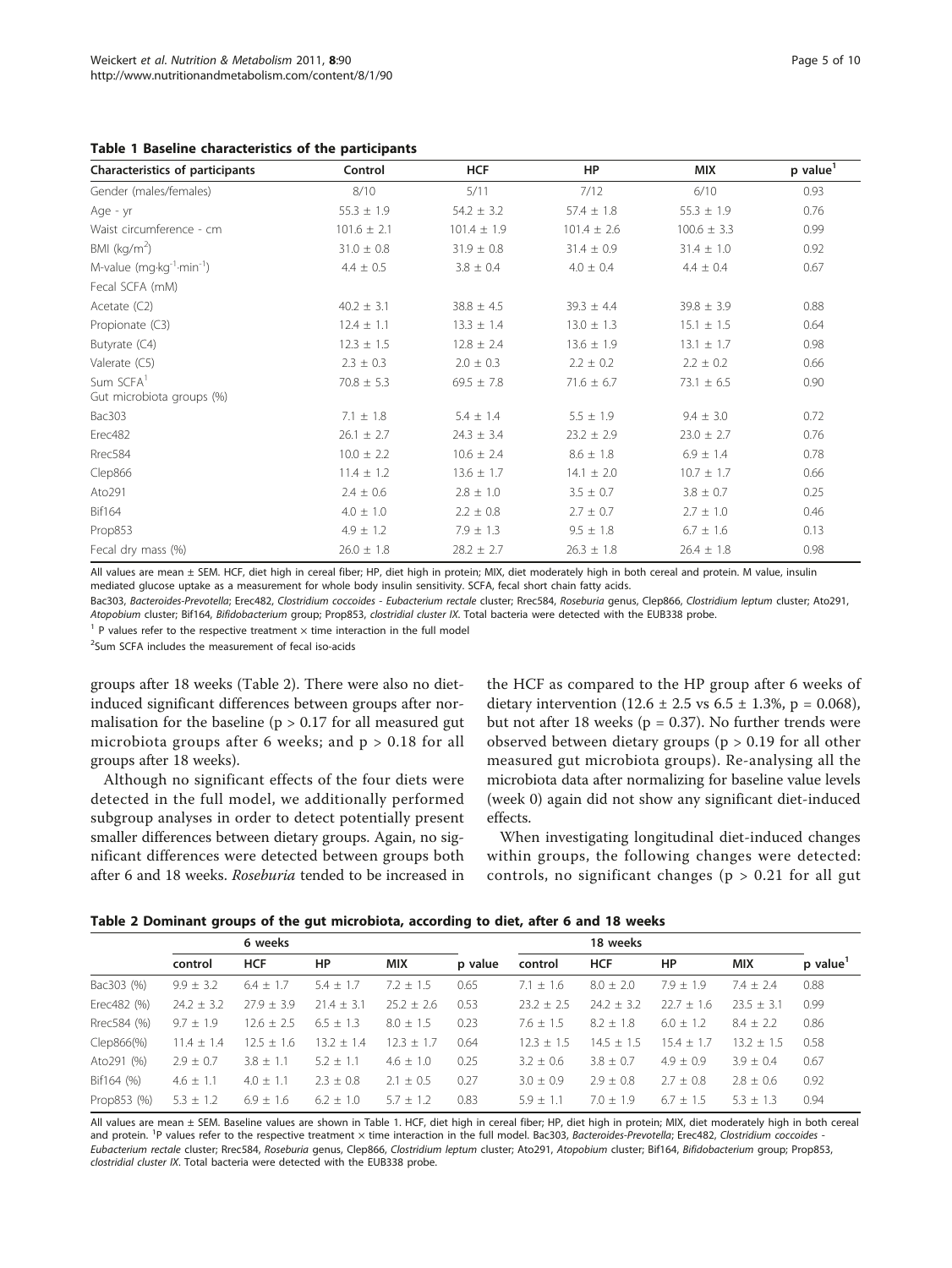microbiota groups after 6 weeks, and  $p > 0.21$  after 18 weeks; Bifidobacterium tended to decrease between week 6 and week 18 ( $p = 0.079$ ); HF, no significant changes ( $p > 0.17$  for all gut microbiota groups after 6 weeks;  $p > 0.15$  for all groups after 18 weeks); HP: Members of clostridial cluster IX decreased after 6 weeks of HP diet ( $p = 0.017$ ), but there was no significant change between week 0 and week 18 ( $p = 0.11$ ; Table [2\)](#page-4-0). Atopobium tended to increase after 6 weeks in the HP group ( $p = 0.095$ ) and was significantly increased versus the baseline after 18 weeks ( $p = 0.024$ , Table [2](#page-4-0)). No longitudinal changes in gut microbiota groups were observed with the MIX diet.

# In vitro fermentation of the cereal fiber extract

The here used cereal fiber extract contained mainly cellulose (70%) and hemicelluloses (30%), as described in detail [\[12](#page-8-0),[20\]](#page-8-0). There was no relevant *in vitro* fermentation of the cereal fiber extract after incubation for 24 h and 46 h, whereas glucose solution that was used as control was strongly fermented (Figure 1).

# Diet induced changes in fecal SCFA profiles

Diet-induced effects on SCFA profiles were investigated in fecal samples after 0, 6, and 18 weeks of dietary intervention. Analyses for SCFA were performed in duplicates. Baseline levels (week 0) of fecal SCFA showed no significant differences between groups (Table [1](#page-4-0)). Apart from a significant effect in the full model for valeric acid ( $p = 0.037$ ) which was driven mainly by a significant increase of this SCFA in the HP group after 6 weeks [week 0 (baseline) vs week 6,  $p =$ 0.002; week 0 vs week 18, p = 0.056, see Tables [1](#page-4-0) and [3\]](#page-6-0) and comparable to the increase seen with isovaleric acid that was used as a biomarker for protein intake [[12\]](#page-8-0), there were no diet-induced differences between groups in other SCFA ( $p > 0.28$  for all parameters, Table [3\)](#page-6-0). Subgroup analyses for valeric acid showed significant differences after 6 weeks of dietary intervention both between HP as compared with control  $(p =$ 0.028), and between HP as compared with HCF ( $p =$ 0.01; Table [3\)](#page-6-0).

Re-analysing all the here investigated markers after normalizing for baseline value levels (week 0) again did not show any significant diet induced effects on fecal SCFA. In addition, diet-induced effects on fecal valeric acid concentrations failed to reach significance level in the full model after correction for baseline levels (6 weeks, p = 0.076; 18 weeks, p = 0.90).

Diet induced differences within groups when comparing data longitudinally (week 0 vs week 6 and 18, respectively) are shown in Table [3.](#page-6-0)

# Breath hydrogen concentrations

Results from investigating hydrogen breath concentrations as a further marker for colonic carbohydrate fermentation have been published and were not different between dietary groups in all analyses [[12](#page-8-0)].

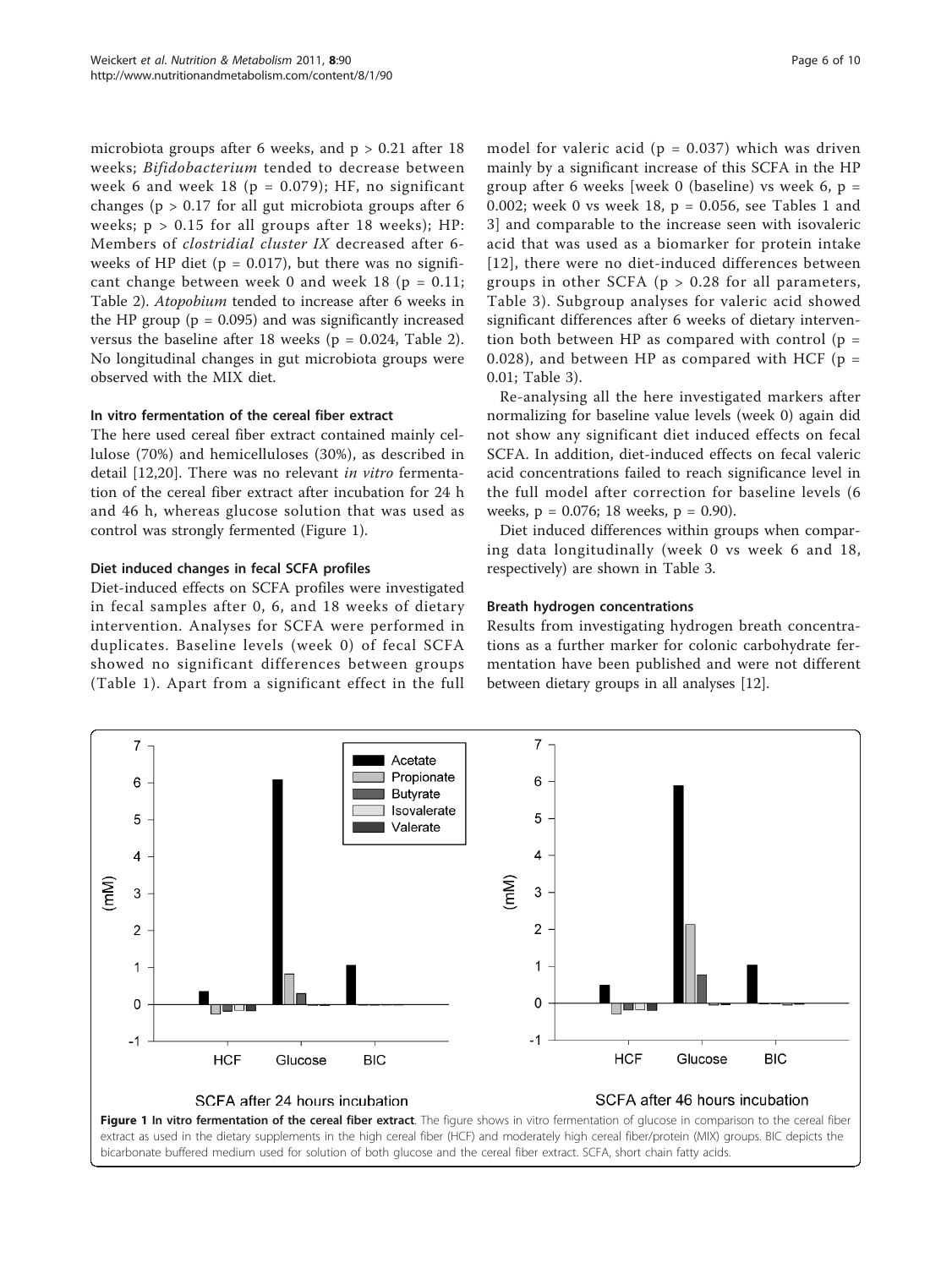### <span id="page-6-0"></span>Table 3 Markers of colonic fermentation, according to diet, after 6 and 18 weeks

|                         | 6 weeks      |                |                |                |         | 18 weeks     |              |              |                |                        |
|-------------------------|--------------|----------------|----------------|----------------|---------|--------------|--------------|--------------|----------------|------------------------|
|                         | control      | <b>HCF</b>     | HP             | <b>MIX</b>     | p value | control      | <b>HCF</b>   | HP           | <b>MIX</b>     | $p$ value <sup>1</sup> |
| Fecal SCFA (mM)         |              |                |                |                |         |              |              |              |                |                        |
| Acetate $(C2)$          | $34.4 + 3.3$ | $42.2 \pm 6.1$ | $37.4 + 2.8$   | $41.7 + 5.4$   | 0.75    | $37.2 + 2.6$ | $44.1 + 5.7$ | $40.4 + 3.9$ | $39.8 + 5.3$   | 0.79                   |
| Propionate (C3)         | $12.8 + 1.8$ | $13.1 \pm 1.7$ | $15.0 \pm 1.6$ | $15.4 + 1.6$   | 0.28    | $14.1 + 1.4$ | $16.5 + 2.2$ | $17.4 + 2.3$ | $13.7 \pm 1.2$ | 0.77                   |
| Butyrate (C4)           | $11.3 + 2.1$ | $15.1 \pm 2.8$ | $15.6 \pm 1.7$ | $14.8 \pm 2.7$ | 0.41    | $13.3 + 1.8$ | $13.8 + 2.0$ | $12.9 + 1.4$ | $12.4 + 1.7$   | 0.98                   |
| Valerate (C5)           | $2.2 + 0.3$  | $1.9 + 0.3$    | $3.1 \pm 0.3$  | $2.4 + 0.3$    | 0.037   | $2.9 + 0.3$  | $2.4 + 0.3$  | $3.1 + 0.4$  | $2.6 + 0.3$    | 0.48                   |
| Sum SCFA <sup>2</sup>   | $63.7 + 6.4$ | $74.8 + 9.5$   | $75.6 + 5.9$   | $77.6 + 9.0$   | 0.42    | $71.6 + 5.6$ | $80.4 + 9.7$ | $78.2 + 7.2$ | $721 + 73$     | 0.90                   |
| Fecal dry mass (FDM, %) |              |                |                |                |         |              |              |              |                |                        |
| FDM (%)                 | $25.4 + 2.1$ | $34.3 + 2.7$   | $28.2 \pm 1.9$ | $78.3 + 1.8$   | 0.08    | $77.8 + 1.4$ | $30.4 + 2.7$ | $27.0 + 1.7$ | $30.1 + 2.3$   | 0.35                   |

All values are mean ± SEM. Baseline values are shown in Table 1. HCF, diet high in cereal fiber; HP, diet high in protein; MIX, diet moderately high in both cereal and protein. <sup>1</sup>P values refer to the respective treatment × time interaction in the full model. <sup>2</sup>Sum SCFA includes the measurement of fecal iso-acids

#### Effects on potential targets of diet-induced SCFA

In agreement with unchanged fecal SCFA profiles with the HCF diet there were no significant changes in commonly proposed factors that have been shown to be influenced by SCFA [[1,16,30\]](#page-8-0), which included circulating levels of the orexigenic gut hormone ghrelin (full model, 6-weeks,  $p = 0.81$ , 18-weeks  $p = 0.85$ ), and markers of inflammation (hsCRP, 6-weeks,  $p = 0.33$ , 18-weeks  $p =$ 0.41; PAI-1, 6-weeks,  $p = 0.50$ , 18-weeks  $p = 0.61$ ; and IL-10, 6-weeks,  $p = 0.46$ , 18-weeks  $p = 0.46$ ).

#### Diet-induced effects on fecal dry mass

Fecal dry mass significantly increased in the HCF group between 0 and 6 weeks ( $p = 0.009$ ), but was comparable to baseline after 18 weeks ( $p = 0.56$ ) (Table 3). Fecal dry mass also tended to increase in the MIX group after 18 weeks ( $p = 0.092$ ), but not after 6 weeks ( $p = 0.22$ ) of dietary intervention (Table 3). There were no diet-induced effects on fecal dry mass in the control (6 weeks,  $p = 0.71$ ; 18 weeks,  $p = 0.35$ ) and in the HP groups (6 weeks,  $p =$ 0.24; 18 weeks, p = 0.7) (Table 3).

#### Diet-induced effects on whole-body insulin sensitivity

Results of diet-induced effects on whole-body insulin sensitivity in the entire study group have been published [[12](#page-8-0)]. We here present results from sub-group analyses, including all participants that were not excluded according to the study protocol and provided sufficient fecal samples on all study days ( $n = 69$ ). The isoenergetic dietary intervention significantly influenced whole-body insulin sensitivity (mixed-model analysis for repeated measures, treatment  $\times$  time interaction, 0-18 weeks:  $p = 0.046$ ; absolute values: M-value  $3.8 \pm 0.4$  (week-0) vs  $4.3 \pm 0.4$  mg·kg<sup>-</sup>  $1$ ·min<sup>-1</sup> (week-6), p = 0.015; and M-value 3.8  $\pm$  0.4 (week-0) vs  $4.5 \pm 0.6$  mg·kg<sup>-1</sup>·min<sup>-1</sup> (week-18), p = 0.065). Diet induced effects on insulin sensitivity expressed as percentage of the baseline value after 6 and 18 weeks were comparable to the results in the entire study group (ANOVA, week-6,  $p = 0.034$ ; week-18,  $p = 0.27$ ). Therefore the

subgroup described here showed similar changes in insulin sensitivity as the entire study group [\[12\]](#page-8-0).

### Further outcomes

Effects of the here investigated isoenergetic diets on body fat distribution and liver fat content have been published and showed no differences between groups [[8\]](#page-8-0).

### **Discussion**

Colonic fermentation of undigested dietary fibers with the production of SCFA has been proposed as one of the potential mechanisms that may explain improved insulin sensitivity and reduced diabetes risk in subjects consuming high fiber diets including diets high in cereal fibers [[1,3,4,31,](#page-8-0)[32\]](#page-9-0).

We here show that implementation over a period of 18 weeks of a supplemented diet high in cereal fibers (> 40 g/day) markedly and significantly improved whole-body insulin sensitivity in the full model, but no differences between dietary groups in various markers of colonic carbohydrate fermentation including fecal SCFA, breath hydrogen concentrations [[8](#page-8-0)], and several of their proposed targets were detected. In subgroup analyses, the only detected diet-induced effect was an increase of fecal valerate concentrations in the HP group which was expected in agreement with the also observed increase in fecal isovalerate [[12\]](#page-8-0) that has been proposed as a biomarker for dietary protein intake [[33\]](#page-9-0).

We further investigated diet-induced effects on dominant groups of the gut microbiota that are known to be involved in carbohydrate fermentation and again found no significant changes in the here investigated microbiota groups. Roseburia tended to increase in the HCF and to decrease in the HP group which was in agreement with a previous study showing decreased Roseburia with a lower carbohydrate intake [[27](#page-8-0)]. The dietary supplements of the HCF and MIX groups also showed no in vitro fermentation, and changes in hydrogen breath tests were comparable between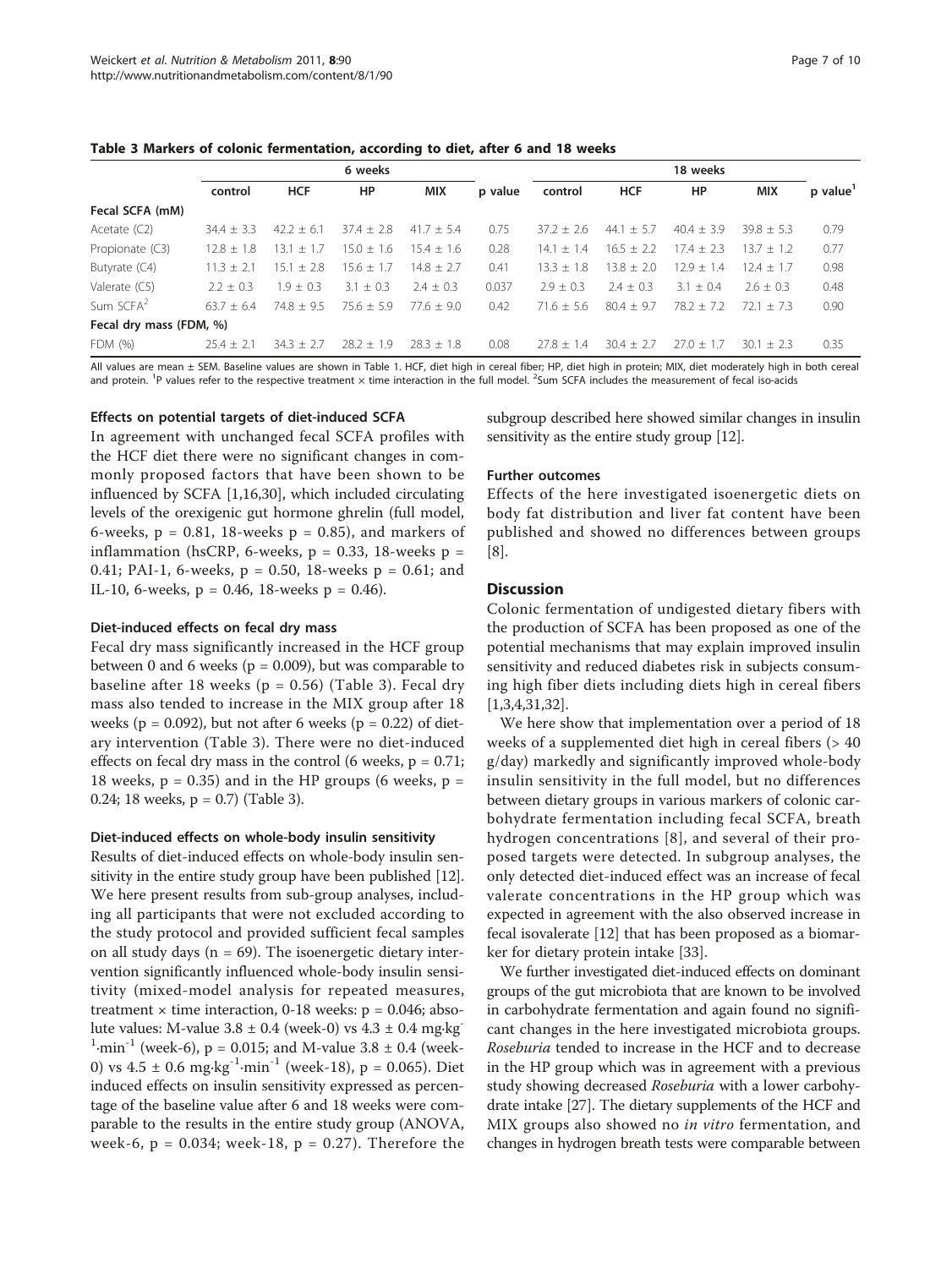<span id="page-7-0"></span>groups, probably explained by the fact that all four diets including the control diet were based on plant rich foods.

Therefore, the HCF diet-induced effects on whole-body insulin sensitivity were not matched by changes in markers of colonic fermentation and/or the composition of the gut microbiota, neither in the full model nor in additionally performed uncorrected subgroup analyses, and there was also no tendency to more pronounced effects after 18 versus 6 weeks of dietary intervention. The magnitude of improvement of insulin sensitivity with the HCF diet was comparable to results obtained from previous short-term (24 hours and 72 hours) randomized controlled cross-over studies from our laboratory, using the same cereal fiber extract [[11,20](#page-8-0)], and independent from the ability of various insoluble fibers to change markers of colonic fermentation [[20](#page-8-0)]. Furthermore, effects of cereal fiber intake on markers of glucose metabolism have been shown as short as 75 min after its intake, an interval that is likely too short to induce relevant changes on the gut microbiota [\[2](#page-8-0)]. In the few available long term studies in rodents that investigated otherwise comparable high fiber diets differing in their fermentation rate the short term beneficial effects of highly fermentable dietary fibers were abolished after prolonged intake, resulting in increased body weight and higher insulin resistance [\[34,35](#page-9-0)]. This was likely explained by a contribution of higher SCFA production to total energy intake [\[34\]](#page-9-0), an effect that has been suggested to be relevant also in humans [[36](#page-9-0)]. Most importantly, data from large prospective cohort studies consistently indicate that a high cereal fiber intake reduces diabetes risk as much as 30%, whereas more readily fermentable sorts of dietary fibers from fruit and vegetables show inconclusive results on this outcome [[7,8](#page-8-0)[,37](#page-9-0)]. We therefore suggest that improved insulin sensitivity with cereal fibers may not depend on the concept of colonic carbohydrate fermentation.

Strengths of our study included the state-of-the-art measurement of insulin sensitivity, the provision of isoenergetic diets, the provision of supplements to enhance discrimination between diets, and the use of biomarkers to assess compliance [[12\]](#page-8-0). Limitations were: an 18-weeks intervention might have been too short to detect changes in the gut microbiota and/or fecal SCFA [[1\]](#page-8-0), and other here not measured factors (such as bile acids [\[38](#page-9-0)]) might have been influenced by the HCF diet. Furthermore, when FISH is used only selected bacterial groups are targeted depending on the selected probes. With a probe set covering essentially the same bacterial groups, coverage of 80% of the total human microbiota was shown previously [[27](#page-8-0)]; however, complete coverage would require a non-targeted 16S rRNA gene-sequencing approach [[39,40](#page-9-0)] that has not been available in this study.

Finally, we investigated changes of SCFA in fecal samples and the fraction of SCFA that was potentially absorbed by the host was not measured; analysis of SCFA in portal blood samples would be desirable but is not feasible in dietary intervention studies in humans, whereas the measurement of SCFA in peripheral blood faces various limitations, due to interference with endogenous production of acetate and butyrate by fat oxidation, and changes in propionate due to amino acid metabolism [[1\]](#page-8-0). Since we did not observe any HCF induced increase of SCFA at the anatomical site of production (fecal samples from the colon), it is unlikely that changes in peripheral (and/or portal) blood in the HCF group would have been detected, and if so, these were unlikely to be explained by HCF-induced increases in colonic fermentation since colonic/fecal SCFA were unchanged in this group.

Despite these limitations, the combination of results including lack of in vitro fermentation of the cereal fiber extract as used for preparation of the dietary supplements in the HCF and MIX groups, no diet-induced changes in breath hydrogen concentrations [[12\]](#page-8-0), no changes in the composition of dominant groups of the gut microbiota, and unchanged fecal SCFA concentrations including the measurement of several of their proposed targets (serum ghrelin, several inflammatory markers) did not support the hypothesis that cereal fiber induced production of SCFA was a key driver in the here observed rapid onset improvement of whole-body insulin sensitivity with the HCF diet.

# Conclusions

Potential changes in SCFA and dominant groups of the gut microbiota in longer-term interventions may further contribute to beneficial effects of HCF diets. However, our here provided data do not lend support to the hypothesis that colonic carbohydrate fermentation with the production of SCFA was one of the key mechanisms mediating the observed rapid onset and significant improvement of whole-body insulin sensitivity in overweight subjects consuming a supplemented HCF-diet.

#### Additional material

[Additional file 1: T](http://www.biomedcentral.com/content/supplementary/1743-7075-8-90-S1.DOC)able S1: FISH analysis - probes. additional file 1 shows the probes used for the analysis of diet-induced changes in gut microbiota composition.

#### List of abbreviations

HCF: high cereal fiber; HP: high protein; SCFA: short chain fatty acids; BMI: body mass index; FISH: fluorescence in situ hybridization; S6K1: serine kinase 6-1.

#### Acknowledgements

We thank the participants of the study for their contribution to this research. We are grateful to Anja Henkel, Andreas Wagner, Bärbel Gruhl, Melanie Hannemann, Andrea Ziegenhorn, Katrin Sprengel, Daniela Hoffman and Katja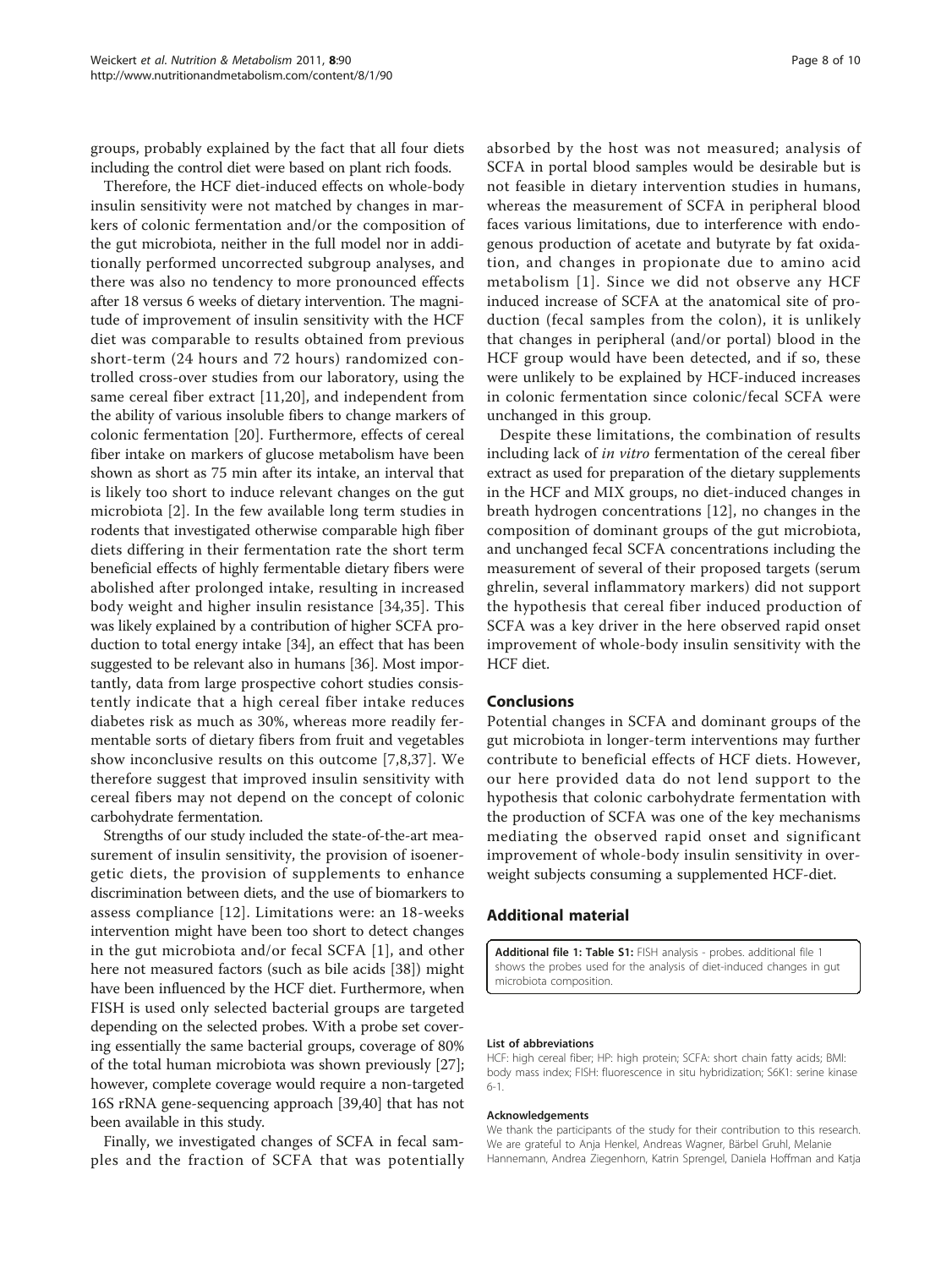<span id="page-8-0"></span>Treu for excellent technical assistance. MOW and AFHP were supported by grants from the German Ministry of Education and Science (BMBF, 0313826A, and 0313826B). The study was further funded from resources of the German Institute of Human Nutrition, Potsdam-Rehbruecke, and the Charité University Medicine Berlin. Additional funding was received from scientific collaborators and from regional companies (Rettenmayr Inc, anona Inc, Kathi Inc, Germany), which included the provision of raw materials for the dietary supplements. None of the funding bodies were involved in the design; in the collection, analysis, and interpretation of data; in the writing of the manuscript; and/or in the decision to submit the manuscript for publication

#### Author details

<sup>1</sup>Department of Clinical Nutrition, German Institute of Human Nutrition, Potsdam-Rehbruecke, Germany. <sup>2</sup>Department of Endocrinology, Diabetes and Nutrition, Charité-University-Medicine Berlin, Germany. <sup>3</sup>Warwickshire Institute for the Study of Diabetes, Endocrinology and Metabolism, University Hospitals Coventry and Warwickshire NHS Trust, Coventry, UK. <sup>4</sup>Clinical Sciences Research Institute, Warwick Medical School, University of Warwick, Coventry, UK. <sup>5</sup>Department of Gastrointestinal Microbiology, German Institute of Human Nutrition, Potsdam-Rehbruecke, Germany.

#### Authors' contributions

MOW and AFHP were responsible for the design of the study. MOW performed the statistical analyses and drafted the manuscript. MB and CA were responsible for the analyses of dominant groups in the microbiota and short chain fatty acids in fecal samples. NB was responsible for the analysis of in vitro fermentation of the cereal fiber extracts. VL contributed to the acquisition of data. AMA and MM contributed to the analyses and interpretation of the data. All authors read and approved the final manuscript.

#### Competing interests

The authors declare that they have no competing interests.

Received: 1 October 2011 Accepted: 17 December 2011 Published: 17 December 2011

#### References

- 1. Freeland KR, Wilson C, Wolever TM: [Adaptation of colonic fermentation](http://www.ncbi.nlm.nih.gov/pubmed/19664300?dopt=Abstract) [and glucagon-like peptide-1 secretion with increased wheat fibre intake](http://www.ncbi.nlm.nih.gov/pubmed/19664300?dopt=Abstract) [for 1 year in hyperinsulinaemic human subjects.](http://www.ncbi.nlm.nih.gov/pubmed/19664300?dopt=Abstract) Br J Nutr 2010, 103:82-90.
- Hamedani A, Akhavan T, Samra RA, Anderson GH: [Reduced energy intake](http://www.ncbi.nlm.nih.gov/pubmed/19339400?dopt=Abstract) [at breakfast is not compensated for at lunch if a high-insoluble-fiber](http://www.ncbi.nlm.nih.gov/pubmed/19339400?dopt=Abstract) [cereal replaces a low-fiber cereal.](http://www.ncbi.nlm.nih.gov/pubmed/19339400?dopt=Abstract) Am J Clin Nutr 2009, 89:1343-1349.
- 3. Nilsson AC, Ostman EM, Knudsen KE, Holst JJ, Bjorck IM: [A cereal-based](http://www.ncbi.nlm.nih.gov/pubmed/20810606?dopt=Abstract) [evening meal rich in indigestible carbohydrates increases plasma](http://www.ncbi.nlm.nih.gov/pubmed/20810606?dopt=Abstract) [butyrate the next morning.](http://www.ncbi.nlm.nih.gov/pubmed/20810606?dopt=Abstract) J Nutr 2010, 140:1932-1936.
- Thorburn A, Muir J, Proietto J: [Carbohydrate fermentation decreases](http://www.ncbi.nlm.nih.gov/pubmed/8510524?dopt=Abstract) [hepatic glucose output in healthy subjects.](http://www.ncbi.nlm.nih.gov/pubmed/8510524?dopt=Abstract) Metabolism 1993, 42:780-785.
- 5. Liese AD, Roach AK, Sparks KC, Marquart L, D'Agostino RB Jr, Mayer-Davis EJ: [Whole-grain intake and insulin sensitivity: the Insulin Resistance](http://www.ncbi.nlm.nih.gov/pubmed/14594783?dopt=Abstract) [Atherosclerosis Study.](http://www.ncbi.nlm.nih.gov/pubmed/14594783?dopt=Abstract) Am J Clin Nutr 2003, 78:965-971.
- Steffen LM, Jacobs DR Jr, Murtaugh MA, Moran A, Steinberger J, Hong CP, Sinaiko AR: [Whole grain intake is associated with lower body mass and](http://www.ncbi.nlm.nih.gov/pubmed/12882946?dopt=Abstract) [greater insulin sensitivity among adolescents.](http://www.ncbi.nlm.nih.gov/pubmed/12882946?dopt=Abstract) Am J Epidemiol 2003, 158:243-250.
- 7. de Munter JS, Hu FB, Spiegelman D, Franz M, van Dam RM: [Whole grain,](http://www.ncbi.nlm.nih.gov/pubmed/17760498?dopt=Abstract) [bran, and germ intake and risk of type 2 diabetes: a prospective cohort](http://www.ncbi.nlm.nih.gov/pubmed/17760498?dopt=Abstract) [study and systematic review.](http://www.ncbi.nlm.nih.gov/pubmed/17760498?dopt=Abstract) PLoS Med 2007, 4:e261.
- Schulze MB, Schulz M, Heidemann C, Schienkiewitz A, Hoffmann K, Boeing H: [Fiber and magnesium intake and incidence of type 2](http://www.ncbi.nlm.nih.gov/pubmed/17502538?dopt=Abstract) [diabetes: a prospective study and meta-analysis.](http://www.ncbi.nlm.nih.gov/pubmed/17502538?dopt=Abstract) Arch Intern Med 2007, 167:956-965.
- 9. Fukagawa NK, Anderson JW, Hageman G, Young VR, Minaker KL: [High](http://www.ncbi.nlm.nih.gov/pubmed/2168124?dopt=Abstract)[carbohydrate, high-fiber diets increase peripheral insulin sensitivity in](http://www.ncbi.nlm.nih.gov/pubmed/2168124?dopt=Abstract) [healthy young and old adults.](http://www.ncbi.nlm.nih.gov/pubmed/2168124?dopt=Abstract) Am J Clin Nutr 1990, 52:524-528.
- 10. Pereira MA, Jacobs DR Jr, Pins JJ, Raatz SK, Gross MD, Slavin JL, Seaquist ER: [Effect of whole grains on insulin sensitivity in overweight](http://www.ncbi.nlm.nih.gov/pubmed/11976158?dopt=Abstract) [hyperinsulinemic adults.](http://www.ncbi.nlm.nih.gov/pubmed/11976158?dopt=Abstract) Am J Clin Nutr 2002, 75:848-855.
- 11. Weickert MO, Möhlig M, Schöfl C, Arafat AM, Otto B, Viehoff H, Koebnick C, Kohl A, Spranger J, Pfeiffer AF: [Cereal fiber improves whole-body insulin](http://www.ncbi.nlm.nih.gov/pubmed/16567814?dopt=Abstract) [sensitivity in overweight and obese women.](http://www.ncbi.nlm.nih.gov/pubmed/16567814?dopt=Abstract) Diabetes Care 2006, 29:775-780.
- 12. Weickert MO, Roden M, Isken F, Hoffmann D, Nowotny P, Osterhoff M, Blaut M, Alpert C, Gogebakan O, Bumke-Vogt C, Mueller F, Machann J, Barber TM, Petzke KJ, Hierholzer J, Hornemann S, Kruse M, Illner AK, Kohl A, Loeffelholz CV, Arafat AM, Möhlig M, Pfeiffer AF: [Effects of supplemented](http://www.ncbi.nlm.nih.gov/pubmed/21633074?dopt=Abstract) [isoenergetic diets differing in cereal fiber and protein content on insulin](http://www.ncbi.nlm.nih.gov/pubmed/21633074?dopt=Abstract) [sensitivity in overweight humans.](http://www.ncbi.nlm.nih.gov/pubmed/21633074?dopt=Abstract) Am J Clin Nutr 2011, 94:459-471.
- 13. Andersson A, Tengblad S, Karlstrom B, Kamal-Eldin A, Landberg R, Basu S, Aman P, Vessby B: [Whole-grain foods do not affect insulin sensitivity or](http://www.ncbi.nlm.nih.gov/pubmed/17513398?dopt=Abstract) [markers of lipid peroxidation and inflammation in healthy, moderately](http://www.ncbi.nlm.nih.gov/pubmed/17513398?dopt=Abstract) [overweight subjects.](http://www.ncbi.nlm.nih.gov/pubmed/17513398?dopt=Abstract) J Nutr 2007, 137:1401-1407.
- 14. Weickert MO, Pfeiffer AF: [Metabolic effects of dietary fiber consumption](http://www.ncbi.nlm.nih.gov/pubmed/18287346?dopt=Abstract) [and prevention of diabetes.](http://www.ncbi.nlm.nih.gov/pubmed/18287346?dopt=Abstract) J Nutr 2008, 138:439-442.
- 15. Reimer RA, McBurney MI: [Dietary fiber modulates intestinal proglucagon](http://www.ncbi.nlm.nih.gov/pubmed/8756571?dopt=Abstract) [messenger ribonucleic acid and postprandial secretion of glucagon-like](http://www.ncbi.nlm.nih.gov/pubmed/8756571?dopt=Abstract) [peptide-1 and insulin in rats.](http://www.ncbi.nlm.nih.gov/pubmed/8756571?dopt=Abstract) Endocrinology 1996, 137:3948-3956.
- 16. Tarini J, Wolever TM: [The fermentable fibre inulin increases postprandial](http://www.ncbi.nlm.nih.gov/pubmed/20130660?dopt=Abstract) [serum short-chain fatty acids and reduces free-fatty acids and ghrelin in](http://www.ncbi.nlm.nih.gov/pubmed/20130660?dopt=Abstract) [healthy subjects.](http://www.ncbi.nlm.nih.gov/pubmed/20130660?dopt=Abstract) Appl Physiol Nutr Metab 2010, 35:9-16.
- 17. Robertson MD, Bickerton AS, Dennis AL, Vidal H, Frayn KN: [Insulin](http://www.ncbi.nlm.nih.gov/pubmed/16155268?dopt=Abstract)[sensitizing effects of dietary resistant starch and effects on skeletal](http://www.ncbi.nlm.nih.gov/pubmed/16155268?dopt=Abstract) [muscle and adipose tissue metabolism.](http://www.ncbi.nlm.nih.gov/pubmed/16155268?dopt=Abstract) Am J Clin Nutr 2005, 82:559-567.
- 18. Robertson MD, Currie JM, Morgan LM, Jewell DP, Frayn KN: [Prior short](http://www.ncbi.nlm.nih.gov/pubmed/12712245?dopt=Abstract)[term consumption of resistant starch enhances postprandial insulin](http://www.ncbi.nlm.nih.gov/pubmed/12712245?dopt=Abstract) [sensitivity in healthy subjects.](http://www.ncbi.nlm.nih.gov/pubmed/12712245?dopt=Abstract) Diabetologia 2003, 46:659-665.
- 19. Verhoef SP, Meyer D, Westerterp KR: Effects of oligofructose on appetite profile, glucagon-like peptide 1 and peptide YY3-36 concentrations and energy intake. Br J Nutr 2011, 1-6.
- 20. Weickert MO, Möhlig M, Koebnick C, Holst JJ, Namsolleck P, Ristow M, Osterhoff M, Rochlitz H, Rudovich N, Spranger J, Pfeiffer AF: [Impact of cereal](http://www.ncbi.nlm.nih.gov/pubmed/16172868?dopt=Abstract) [fibre on glucose-regulating factors.](http://www.ncbi.nlm.nih.gov/pubmed/16172868?dopt=Abstract) Diabetologia 2005, 48:2343-2353.
- 21. Alberti KG, Zimmet P, Shaw J: [The metabolic syndrome](http://www.ncbi.nlm.nih.gov/pubmed/16182882?dopt=Abstract)-a new worldwide [definition.](http://www.ncbi.nlm.nih.gov/pubmed/16182882?dopt=Abstract) Lancet 2005, 366:1059-1062.
- 22. Mueller S, Saunier K, Hanisch C, Norin E, Alm L, Midtvedt T, Cresci A, Silvi S, Orpianesi C, Verdenelli MC, Clavel T, Koebnick C, Zunft HJ, Dore J, Blaut M: [Differences in fecal microbiota in different European study populations](http://www.ncbi.nlm.nih.gov/pubmed/16461645?dopt=Abstract) [in relation to age, gender, and country: a cross-sectional study.](http://www.ncbi.nlm.nih.gov/pubmed/16461645?dopt=Abstract) Appl Environ Microbiol 2006, 72:1027-1033.
- 23. Rigottier-Gois L, Bourhis AG, Gramet G, Rochet V, Dore J: [Fluorescent](http://www.ncbi.nlm.nih.gov/pubmed/19719684?dopt=Abstract) [hybridisation combined with flow cytometry and hybridisation of total](http://www.ncbi.nlm.nih.gov/pubmed/19719684?dopt=Abstract) [RNA to analyse the composition of microbial communities in human](http://www.ncbi.nlm.nih.gov/pubmed/19719684?dopt=Abstract) [faeces using 16S rRNA probes.](http://www.ncbi.nlm.nih.gov/pubmed/19719684?dopt=Abstract) FEMS Microbiol Ecol 2003, 43:237-245.
- 24. Barcenilla A, Pryde SE, Martin JC, Duncan SH, Stewart CS, Henderson C, Flint HJ: [Phylogenetic relationships of butyrate-producing bacteria from](http://www.ncbi.nlm.nih.gov/pubmed/10742256?dopt=Abstract) [the human gut.](http://www.ncbi.nlm.nih.gov/pubmed/10742256?dopt=Abstract) Appl Environ Microbiol 2000, 66:1654-1661.
- 25. Duncan SH, Holtrop G, Lobley GE, Calder AG, Stewart CS, Flint HJ: [Contribution of acetate to butyrate formation by human faecal bacteria.](http://www.ncbi.nlm.nih.gov/pubmed/15182395?dopt=Abstract) Br J Nutr 2004, 91:915-923.
- 26. Hold GL, Schwiertz A, Aminov RI, Blaut M, Flint HJ: [Oligonucleotide probes](http://www.ncbi.nlm.nih.gov/pubmed/12839823?dopt=Abstract) [that detect quantitatively significant groups of butyrate-producing](http://www.ncbi.nlm.nih.gov/pubmed/12839823?dopt=Abstract) [bacteria in human feces.](http://www.ncbi.nlm.nih.gov/pubmed/12839823?dopt=Abstract) Appl Environ Microbiol 2003, 69:4320-4324.
- 27. Duncan SH, Belenguer A, Holtrop G, Johnstone AM, Flint HJ, Lobley GE: [Reduced dietary intake of carbohydrates by obese subjects results in](http://www.ncbi.nlm.nih.gov/pubmed/17189447?dopt=Abstract) decreased [concentrations of butyrate and butyrate-producing bacteria](http://www.ncbi.nlm.nih.gov/pubmed/17189447?dopt=Abstract) [in feces.](http://www.ncbi.nlm.nih.gov/pubmed/17189447?dopt=Abstract) Appl Environ Microbiol 2007, 73:1073-1078.
- 28. Widdel F, Kohring G-W, Mayer F: Studies on dissimilatory sulfate-reducing bacteria that decompose fatty acids. III. Characterization of the filamentous gliding Desulfonema magnum sp. nov. Arch Microbiol 1983, 134:286-294.
- 29. Wolin EA, Wolfe RS, Wolin MJ: [Viologen dye inhibition of methane](http://www.ncbi.nlm.nih.gov/pubmed/5874549?dopt=Abstract) [formation by Methanobacillus omelianskii.](http://www.ncbi.nlm.nih.gov/pubmed/5874549?dopt=Abstract) J Bacteriol 1964, 87:993-998.
- 30. Parnell JA, Reimer RA: [Weight loss during oligofructose supplementation](http://www.ncbi.nlm.nih.gov/pubmed/19386741?dopt=Abstract) [is associated with decreased ghrelin and increased peptide YY in](http://www.ncbi.nlm.nih.gov/pubmed/19386741?dopt=Abstract) [overweight and obese adults.](http://www.ncbi.nlm.nih.gov/pubmed/19386741?dopt=Abstract) Am J Clin Nutr 2009, 89:1751-1759.
- 31. Costabile A, Klinder A, Fava F, Napolitano A, Fogliano V, Leonard C, Gibson GR, Tuohy KM: [Whole-grain wheat breakfast cereal has a prebiotic](http://www.ncbi.nlm.nih.gov/pubmed/17761020?dopt=Abstract) [effect on the human gut microbiota: a double-blind, placebo-controlled,](http://www.ncbi.nlm.nih.gov/pubmed/17761020?dopt=Abstract) [crossover study.](http://www.ncbi.nlm.nih.gov/pubmed/17761020?dopt=Abstract) Br J Nutr 2008, 99:110-120.